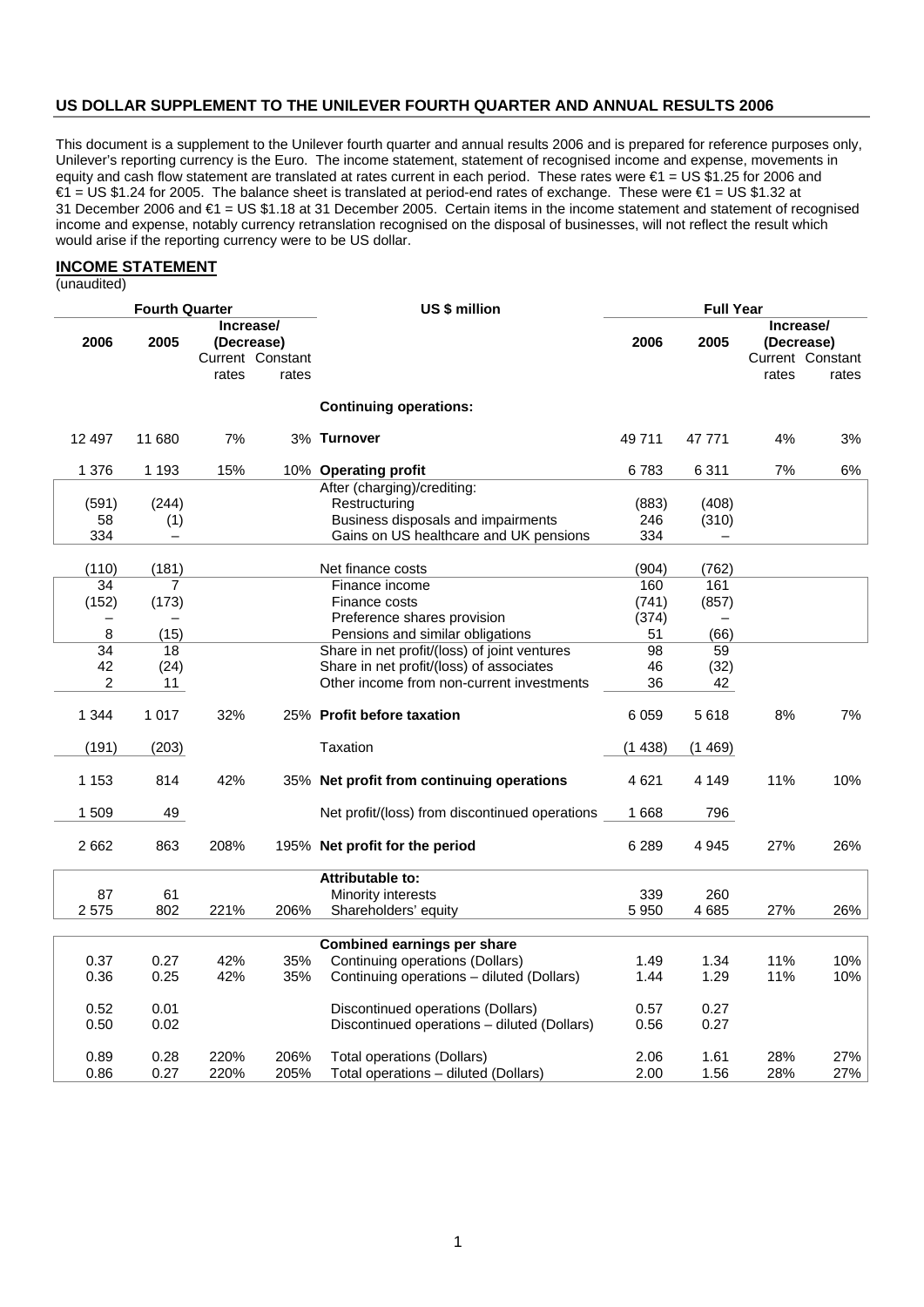# **STATEMENT OF RECOGNISED INCOME AND EXPENSE**

| (unaudited)                                                   |                  |         |
|---------------------------------------------------------------|------------------|---------|
| US \$ million                                                 | <b>Full Year</b> |         |
|                                                               | 2006             | 2005    |
| Fair value gains/(losses) on financial instruments net of tax | (950)            | 411     |
| Actuarial gains/(losses) on pension schemes net of tax        | 1 070            | (61)    |
| Currency retranslation gains/(losses) net of tax              | 1800             | (877)   |
| Net income/(expense) recognised directly in equity            | 1920             | (527)   |
| Net profit for the period                                     | 6 2 8 9          | 4 9 4 5 |
| Total recognised income and expense for the period            | 8 2 0 9          | 4418    |
| Attributable to:                                              |                  |         |
| Minority interests                                            | 346              | 263     |
| Shareholders' equity                                          | 7863             | 4 1 5 5 |

#### **MOVEMENTS IN EQUITY**

| (unaudited)                                        |                  |        |  |  |
|----------------------------------------------------|------------------|--------|--|--|
| US \$ million                                      | <b>Full Year</b> |        |  |  |
|                                                    | 2006             | 2005   |  |  |
| Equity at 1 January                                | 10 378           | 8899   |  |  |
| Total recognised income and expense for the period | 8 2 0 9          | 4418   |  |  |
| <b>Dividends</b>                                   | (3 366)          | (2322) |  |  |
| Conversion of preference shares                    |                  | 1 157  |  |  |
| Movements in treasury stock                        | 148              | (1570) |  |  |
| Share-based payment credit                         | 139              | 230    |  |  |
| Dividends paid to minority shareholders            | (231)            | (271)  |  |  |
| Currency retranslation gains/(losses) net of tax   | 96               | (183)  |  |  |
| Other movements in equity                          | (2)              | 20     |  |  |
| Equity at the end of the period                    | 15 371           | 10 378 |  |  |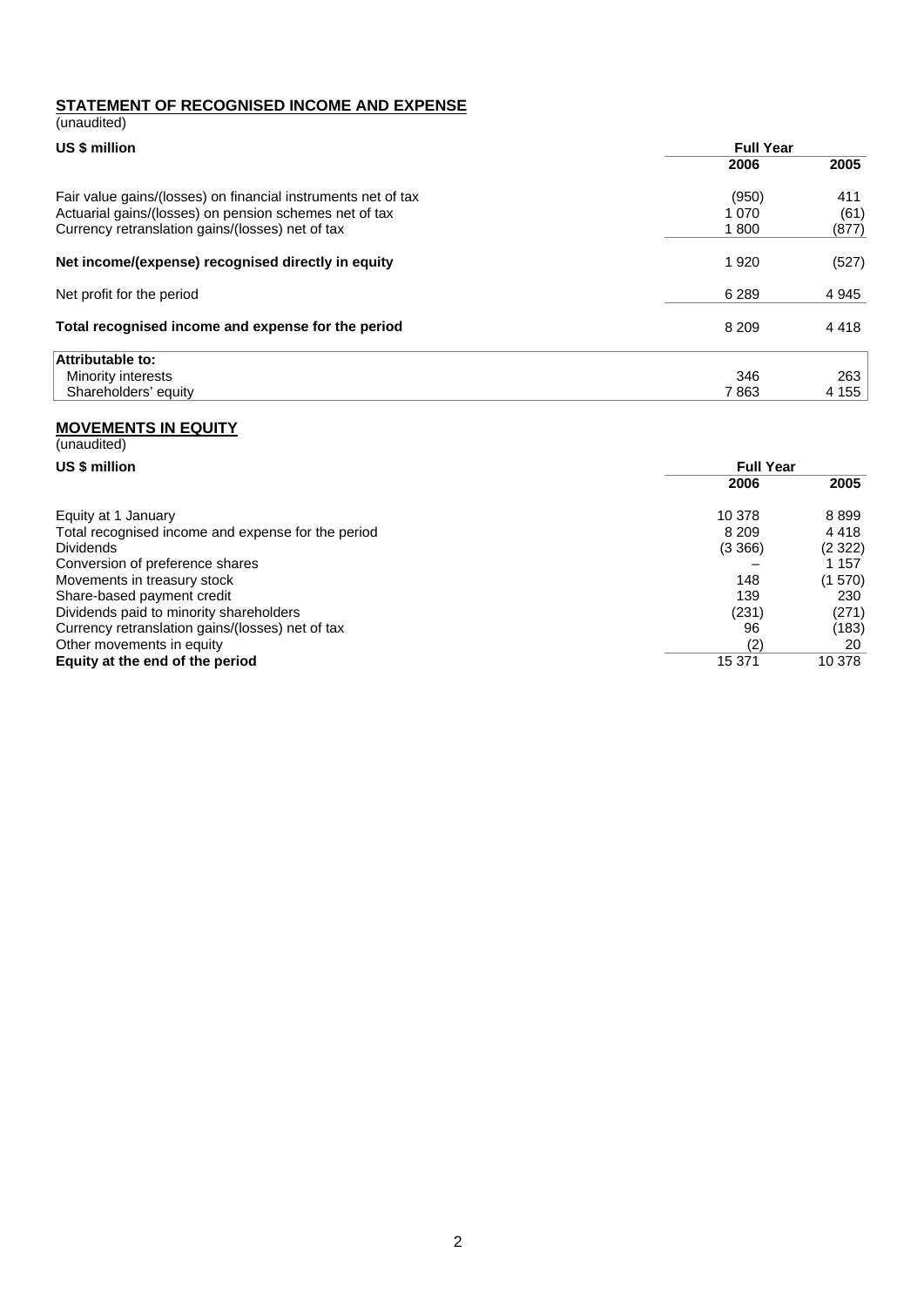#### **BALANCE SHEET**

(unaudited)

|                                                               | As at       | As at       |
|---------------------------------------------------------------|-------------|-------------|
|                                                               | 31 December | 31 December |
| US \$ million                                                 | 2006        | 2005        |
| Non-current assets                                            |             |             |
| Goodwill and intangible assets                                | 22 659      | 21 376      |
| Property, plant and equipment                                 | 8 2 6 6     | 7686        |
| Pension asset for funded schemes in surplus                   | 2 2 3 5     | 1 2 2 6     |
| Deferred tax assets                                           | 1667        | 2017        |
| Other non-current assets                                      | 1 4 8 4     | 1 2 6 9     |
| <b>Total non-current assets</b>                               | 36 311      | 33 574      |
| Current assets                                                |             |             |
| Inventories                                                   | 5 0 0 1     | 4863        |
| Trade and other current receivables                           | 5649        | 5719        |
| Current tax assets                                            | 164         | 147         |
| Other financial assets                                        | 312         | 396         |
| Cash and cash equivalents                                     | 1 3 6 8     | 1811        |
| Non-current assets held for sale                              | 17          | 258         |
| <b>Total current assets</b>                                   | 12511       | 13 194      |
| <b>Current liabilities</b>                                    |             |             |
| Borrowings due within one year                                | (5745)      | (7036)      |
| Trade payables and other current liabilities                  | (10449)     | (9742)      |
| Current tax liabilities                                       | (761)       | (656)       |
| Provisions                                                    | (1329)      | (762)       |
| Liabilities associated with non-current assets held for sale  |             | (31)        |
| <b>Total current liabilities</b>                              | (18284)     | (18 227)    |
| Net current assets/(liabilities)                              | (5773)      | (5033)      |
| <b>Total assets less current liabilities</b>                  | 30 538      | 28 541      |
| Non-current liabilities                                       |             |             |
| Borrowings due after one year                                 | 5 5 8 3     | 7645        |
| Pensions and post-retirement healthcare benefits liabilities: |             |             |
| Funded schemes in deficit                                     | 1816        | 2859        |
| Unfunded schemes                                              | 4475        | 4975        |
| Provisions                                                    | 1 0 8 8     | 866         |
| Deferred tax liabilities                                      | 1 3 2 1     | 1 1 0 5     |
| Other non-current liabilities                                 | 884         | 713         |
| <b>Total non-current liabilities</b>                          | 15 167      | 18 163      |
| Equity                                                        |             |             |
| Shareholders' equity                                          | 14789       | 9 9 0 0     |
| Minority interests                                            | 582         | 478         |
| <b>Total equity</b>                                           | 15 371      | 10 378      |
| <b>Total capital employed</b>                                 | 30 538      | 28 541      |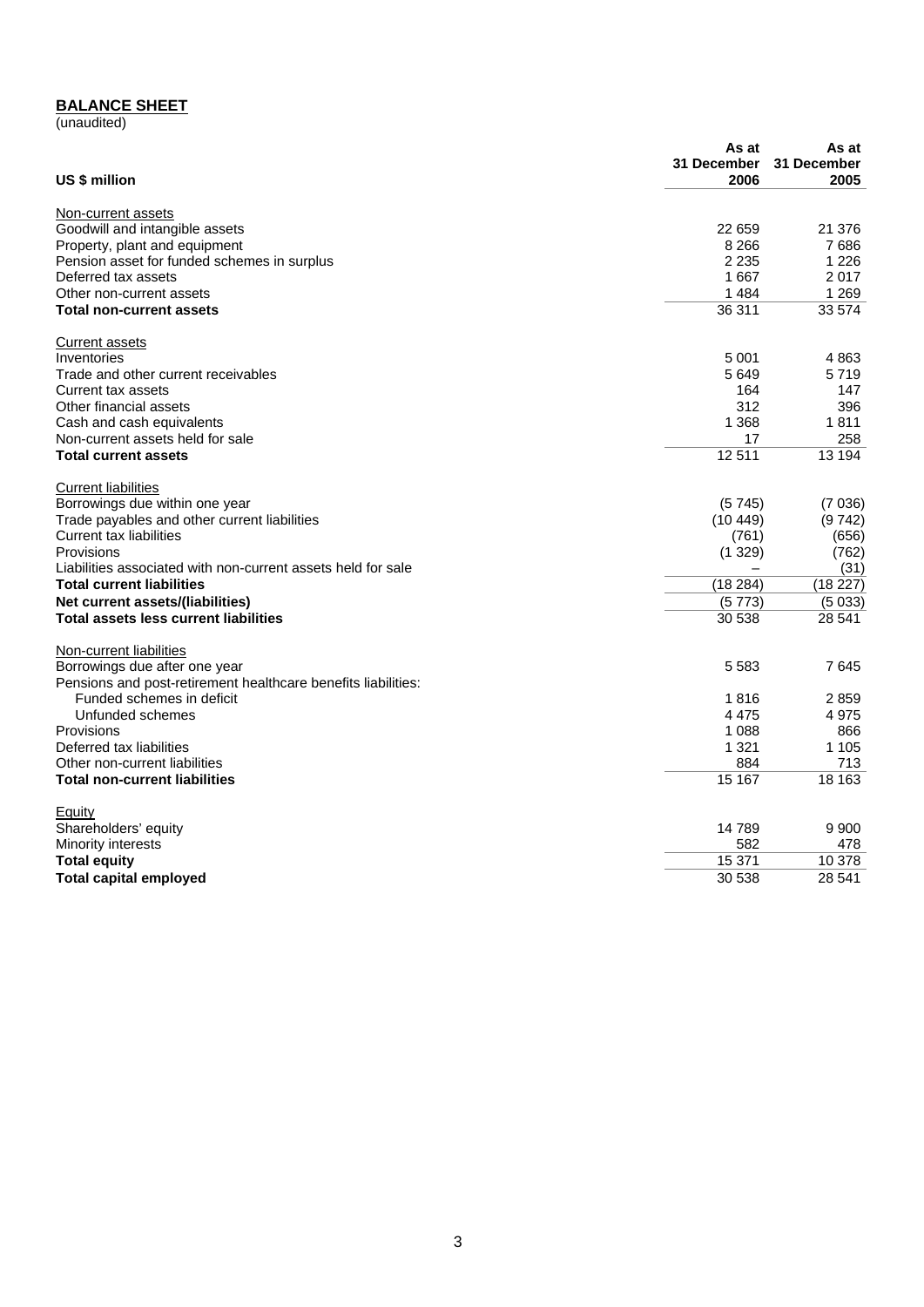### **CASH FLOW STATEMENT**

| (unaudited)                                                                                                                                                                                                                                                                                                                                        |                  |         |
|----------------------------------------------------------------------------------------------------------------------------------------------------------------------------------------------------------------------------------------------------------------------------------------------------------------------------------------------------|------------------|---------|
| US \$ million<br>Other investing activities<br>Net cash flow from/(used in) investing activities<br>Dividends paid on ordinary share capital<br>Interest and preference dividends paid<br>Change in borrowings and finance leases<br>Movement on treasury stock<br>Other financing activities<br>Net cash flow from/(used in) financing activities | <b>Full Year</b> |         |
|                                                                                                                                                                                                                                                                                                                                                    | 2006             | 2005    |
| Operating activities                                                                                                                                                                                                                                                                                                                               |                  |         |
| Cash flow from operating activities                                                                                                                                                                                                                                                                                                                | 6990             | 7 3 7 0 |
| Income tax paid                                                                                                                                                                                                                                                                                                                                    | (1333)           | (1 954) |
| Net cash flow from operating activities                                                                                                                                                                                                                                                                                                            | 5 6 5 7          | 5416    |
| Investing activities                                                                                                                                                                                                                                                                                                                               |                  |         |
| Interest received                                                                                                                                                                                                                                                                                                                                  | 157              | 162     |
| Net capital expenditure                                                                                                                                                                                                                                                                                                                            | (1171)           | (1011)  |
| Acquisitions and disposals                                                                                                                                                                                                                                                                                                                         | 2 2 2 8          | 975     |
|                                                                                                                                                                                                                                                                                                                                                    | 235              | 515     |
|                                                                                                                                                                                                                                                                                                                                                    | 1449             | 641     |
| <b>Financing activities</b>                                                                                                                                                                                                                                                                                                                        |                  |         |
|                                                                                                                                                                                                                                                                                                                                                    | (3 264)          | (2244)  |
|                                                                                                                                                                                                                                                                                                                                                    | (758)            | (800)   |
|                                                                                                                                                                                                                                                                                                                                                    | (4114)           | (1095)  |
|                                                                                                                                                                                                                                                                                                                                                    | 123              | (1588)  |
|                                                                                                                                                                                                                                                                                                                                                    | (228)            | (271)   |
|                                                                                                                                                                                                                                                                                                                                                    | (8241)           | (5998)  |
| Net increase/(decrease) in cash and cash equivalents                                                                                                                                                                                                                                                                                               | (1135)           | 59      |
| Cash and cash equivalents at the beginning of the year                                                                                                                                                                                                                                                                                             | 1498             | 1921    |
| Effect of foreign exchange rate changes                                                                                                                                                                                                                                                                                                            | 572              | (482)   |
| Cash and cash equivalents at the end of period                                                                                                                                                                                                                                                                                                     | 935              | 1498    |

#### **RECONCILIATION OF NET PROFIT TO CASH FLOW FROM OPERATING ACTIVITIES**

| (unaudited)                                                                                    |                  |         |  |
|------------------------------------------------------------------------------------------------|------------------|---------|--|
| US \$ million                                                                                  | <b>Full Year</b> |         |  |
|                                                                                                | 2006             | 2005    |  |
| Net profit                                                                                     | 6 2 8 9          | 4 9 4 5 |  |
| Taxation                                                                                       | 1671             | 1619    |  |
| Share of net profit of joint ventures/associates and other income from non-current investments | (182)            | (68)    |  |
| Net finance costs                                                                              | 909              | 769     |  |
| Depreciation, amortisation and impairment                                                      | 1 2 3 2          | 1 585   |  |
| Changes in working capital                                                                     | 109              | 240     |  |
| Pensions and similar provisions less payments                                                  | (1302)           | (662)   |  |
| Restructuring and other provisions less payments                                               | 134              | (286)   |  |
| Elimination of (profits)/losses on disposals                                                   | (2031)           | (982)   |  |
| Non-cash charge for share-based compensation                                                   | 151              | 239     |  |
| Other adjustments                                                                              | 10               | (29)    |  |
| Cash flow from operating activities                                                            | 6990             | 7 370   |  |

# **ANALYSIS OF NET DEBT**

(unaudited)

| US \$ million                                                                      | As at<br>31 December<br>2006 | As at<br>31 December<br>2005 |
|------------------------------------------------------------------------------------|------------------------------|------------------------------|
|                                                                                    |                              |                              |
| Total borrowings                                                                   | (11328)                      | (14 681)                     |
| Borrowings due within one year                                                     | (5745)                       | (7036)                       |
| Borrowings due after one year                                                      | (5583)                       | (7 645)                      |
| Cash and cash equivalents as per balance sheet                                     | 1 368                        | 1811                         |
| Cash and cash equivalents as per cash flow statement                               | 935                          | 1498                         |
| Add bank overdrafts deducted therein                                               | 433                          | 314                          |
| Less cash and cash equivalents in assets/liabilities held for sale                 |                              | (1)                          |
| Other financial assets                                                             | 312                          | 396                          |
| Derivatives and finance leases included in other receivables and other liabilities | (260)                        | 39                           |
| Net debt                                                                           | (9908)                       | (12 435)                     |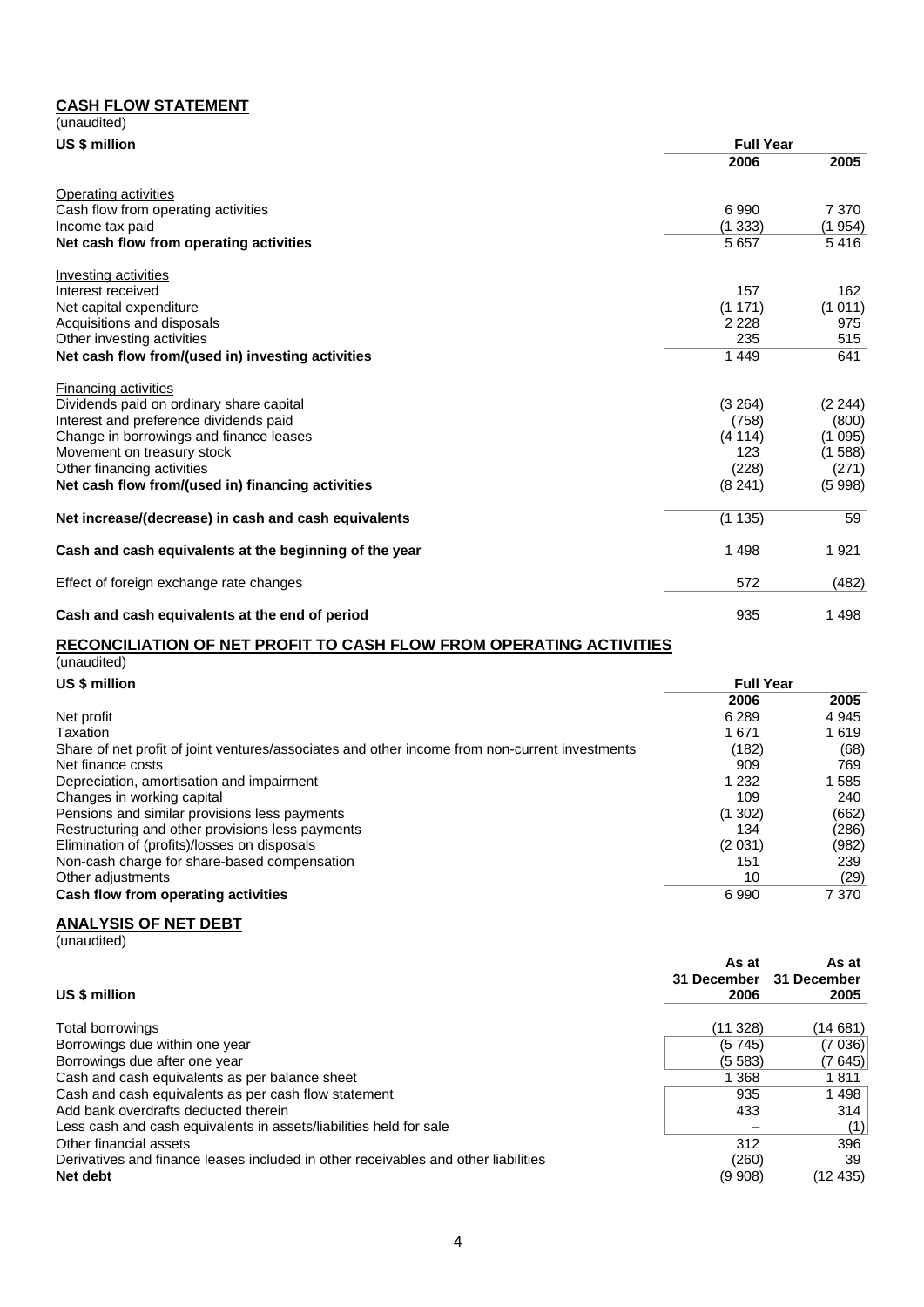#### **GEOGRAPHICAL ANALYSIS**

(unaudited)

# **Continuing operations – Fourth Quarter**

| US \$ million                                  | <b>Europe</b> | <b>Americas</b> | Asia Africa | <b>Total</b> |
|------------------------------------------------|---------------|-----------------|-------------|--------------|
| <b>Turnover</b>                                |               |                 |             |              |
| 2005                                           | 4 3 2 1       | 4 2 2 5         | 3 1 3 4     | 11 680       |
|                                                | 4647          |                 | 3422        | 12 497       |
| 2006                                           |               | 4 4 2 8         |             |              |
| Change                                         | 7.6%          | 4.8%            | 9.2%        | 7.0%         |
| Impact of:                                     |               |                 |             |              |
| Exchange rates                                 | 8.1%          | 1.2%            | 2.5%        | 4.1%         |
| Acquisitions                                   | 0.3%          | 0.1%            | 0.0%        | 0.1%         |
| <b>Disposals</b>                               | (0.9)%        | (0.8)%          | (0.4)%      | (0.7)%       |
| Underlying sales growth                        | 0.1%          | 4.3%            | 7.0%        | 3.4%         |
| Price                                          | 0.1%          | 1.3%            | 2.4%        | 1.2%         |
| Volume                                         | 0.0%          | 2.9%            | 4.5%        | 2.2%         |
| <b>Operating profit</b>                        |               |                 |             |              |
| 2005                                           | 166           | 711             | 316         | 1 1 9 3      |
| 2006                                           | 257           | 736             | 383         | 1 376        |
| Change current rates                           | 54.2%         | 3.6%            | 21.0%       | 15.3%        |
| Change constant rates                          | 19.6%         | 3.0%            | 17.7%       | 9.6%         |
| <b>Operating margin</b>                        |               |                 |             |              |
| 2005                                           | 3.8%          | 16.8%           | 10.1%       | 10.2%        |
| 2006                                           | 5.5%          | 16.6%           | 11.2%       | 11.0%        |
| Includes restructuring, business disposals and |               |                 |             |              |
| impairments, and Q4 2006 gains on UK           |               |                 |             |              |
|                                                |               |                 |             |              |
| pensions and US healthcare plans               |               |                 |             |              |
| 2005                                           | (3.7)%        | (1.6)%          | (0.3)%      | $(2.0)\%$    |
| 2006                                           | $(4.0)\%$     | 0.8%            | (1.6)%      | (1.6)%       |

# **Continuing operations – Full Year**

| US \$ million                                                                                                              | <b>Europe</b> | <b>Americas</b> | Asia Africa | <b>Total</b> |
|----------------------------------------------------------------------------------------------------------------------------|---------------|-----------------|-------------|--------------|
| <b>Turnover</b>                                                                                                            |               |                 |             |              |
| 2005                                                                                                                       | 18586         | 16 395          | 12790       | 47 771       |
| 2006                                                                                                                       | 18810         | 17 279          | 13 622      | 49 711       |
| Change                                                                                                                     | 1.2%          | 5.4%            | 6.5%        | 4.1%         |
| Impact of:                                                                                                                 |               |                 |             |              |
| Exchange rates                                                                                                             | 1.0%          | 2.3%            | (0.3)%      | 1.0%         |
| Acquisitions                                                                                                               | 0.1%          | 0.1%            | $0.0\%$     | $0.1\%$      |
| <b>Disposals</b>                                                                                                           | (0.9)%        | (0.7)%          | (0.8)%      | (0.8)%       |
| <b>Underlying sales growth</b>                                                                                             | 1.0%          | 3.7%            | 7.7%        | 3.8%         |
| Price                                                                                                                      | (0.1)%        | 1.4%            | 1.8%        | 0.9%         |
| Volume                                                                                                                     | 1.1%          | 2.3%            | 5.8%        | 2.8%         |
| <b>Operating profit</b>                                                                                                    |               |                 |             |              |
| 2005                                                                                                                       | 2567          | 2 1 3 8         | 1 606       | 6311         |
| 2006                                                                                                                       | 2 3 8 7       | 2 7 3 1         | 1665        | 6783         |
| Change current rates                                                                                                       | (7.0)%        | 27.7%           | 3.6%        | 7.5%         |
| Change constant rates                                                                                                      | (7.9)%        | 25.0%           | 4.0%        | 6.3%         |
| <b>Operating margin</b>                                                                                                    |               |                 |             |              |
| 2005                                                                                                                       | 13.8%         | 13.0%           | 12.6%       | 13.2%        |
| 2006                                                                                                                       | 12.7%         | 15.8%           | 12.2%       | 13.6%        |
| Includes restructuring, business disposals and<br>impairments, and Q4 2006 gains on UK<br>pensions and US healthcare plans |               |                 |             |              |
| 2005                                                                                                                       | (0.9)%        | (3.4)%          | 0.0%        | (1.5)%       |
| 2006                                                                                                                       | (1.4)%        | $0.0\%$         | (0.3)%      | (0.6)%       |

## **Operating profit of discontinued operations – Full Year**

| US \$ million | Europe |                          | Americas Asia Africa     | <b>Total</b> |
|---------------|--------|--------------------------|--------------------------|--------------|
| 2005          | 284    | 25                       | $\overline{\phantom{0}}$ | 309          |
| 2006          | 213    | $\overline{\phantom{0}}$ |                          | 213          |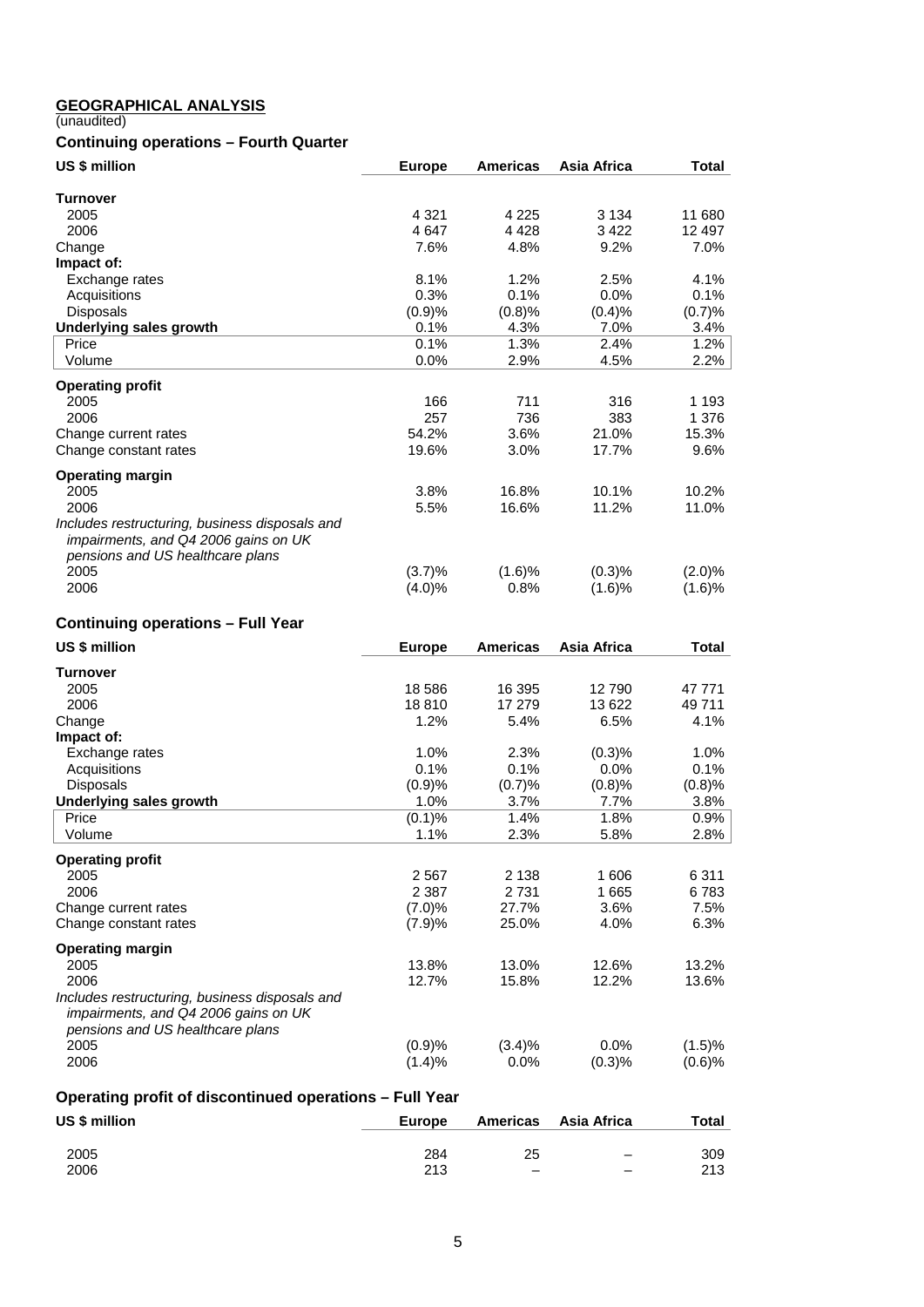#### **PRODUCT AREA ANALYSIS**

(unaudited)

### **Continuing operations – Fourth Quarter**

|                         | Savoury,<br>dressings and | Ice cream<br>and |              | Personal | Home care<br>and | Home and<br><b>Personal</b> |         |
|-------------------------|---------------------------|------------------|--------------|----------|------------------|-----------------------------|---------|
| US \$ million           | spreads                   | beverages        | <b>Foods</b> | care     | other            | Care                        | Total   |
| Turnover                |                           |                  |              |          |                  |                             |         |
| 2005                    | 4 4 8 7                   | 1 7 2 3          | 6 2 1 0      | 3 3 0 0  | 2 1 7 0          | 5470                        | 11 680  |
| 2006                    | 4751                      |                  |              |          |                  |                             | 12 497  |
|                         |                           | 1838             | 6589         | 3578     | 2 3 3 0          | 5 9 0 8                     |         |
| Change                  | 5.9%                      | 6.7%             | 6.1%         | 8.4%     | 7.4%             | 8.0%                        | 7.0%    |
| Impact of:              |                           |                  |              |          |                  |                             |         |
| Exchange rates          | 4.3%                      | 5.3%             | 4.6%         | 3.3%     | 4.1%             | 3.6%                        | 4.1%    |
| Acquisitions            | 0.1%                      | 0.2%             | 0.1%         | 0.2%     | 0.0%             | 0.2%                        | 0.1%    |
| Disposals               | (0.7)%                    | (0.8)%           | (0.7)%       | (1.0)%   | (0.5)%           | (0.8)%                      | (0.7)%  |
| Underlying sales growth | 2.2%                      | 1.9%             | $2.1\%$      | 5.8%     | 3.7%             | 4.9%                        | 3.4%    |
| <b>Operating profit</b> |                           |                  |              |          |                  |                             |         |
| 2005                    | 519                       | 15               | 534          | 534      | 125              | 659                         | 1 1 9 3 |
| 2006                    | 641                       | (37)             | 604          | 605      | 167              | 772                         | 1 376   |
| Change current rates    | 23.5%                     | $(338.0)\%$      | 13.2%        | 13.0%    | 33.6%            | 16.9%                       | 15.3%   |
| Change constant rates   | 17.6%                     | $(278.6)\%$      | 5.3%         | 9.4%     | 28.6%            | 13.1%                       | 9.6%    |
| <b>Operating margin</b> |                           |                  |              |          |                  |                             |         |
| 2005                    | 11.6%                     | 0.9%             | 8.6%         | 16.2%    | 5.8%             | 12.1%                       | 10.2%   |
| 2006                    | 13.5%                     | (2.0)%           | 9.2%         | 16.9%    | 7.2%             | 13.1%                       | 11.0%   |

# **Continuing operations – Full Year**

|                         | Savoury,      | Ice cream |         |          | Home care | Home and |         |
|-------------------------|---------------|-----------|---------|----------|-----------|----------|---------|
| US \$ million           | dressings and | and       |         | Personal | and       | Personal |         |
|                         | spreads       | beverages | Foods   | care     | other     | Care     | Total   |
| <b>Turnover</b>         |               |           |         |          |           |          |         |
| 2005                    | 16 865        | 9 1 2 1   | 25 986  | 13 044   | 8741      | 21 7 85  | 47 771  |
| 2006                    | 17 264        | 9502      | 26 766  | 13 948   | 8997      | 22 945   | 49 711  |
| Change                  | 2.4%          | 4.2%      | 3.0%    | 6.9%     | 2.9%      | 5.3%     | 4.1%    |
| Impact of:              |               |           |         |          |           |          |         |
| Exchange rates          | 1.0%          | 0.8%      | 1.0%    | 1.4%     | 1.1%      | 1.2%     | $1.0\%$ |
| Acquisitions            | 0.0%          | 0.1%      | 0.0%    | 0.1%     | $0.0\%$   | 0.1%     | 0.1%    |
| <b>Disposals</b>        | (1.2)%        | (0.4)%    | (0.9)%  | (0.9)%   | (0.5)%    | (0.7)%   | (0.8)%  |
| Underlying sales growth | 2.6%          | 3.7%      | 2.9%    | 6.3%     | 2.3%      | 4.7%     | 3.8%    |
| <b>Operating profit</b> |               |           |         |          |           |          |         |
| 2005                    | 2 5 2 0       | 757       | 3 2 7 7 | 2 2 3 0  | 804       | 3 0 3 4  | 6311    |
| 2006                    | 2499          | 1 1 2 9   | 3628    | 2 4 0 0  | 755       | 3 1 5 5  | 6783    |
| Change current rates    | (0.8)%        | 49.1%     | 10.7%   | 7.5%     | (6.0)%    | 4.0%     | 7.5%    |
| Change constant rates   | (1.5)%        | 48.5%     | 10.1%   | 5.6%     | (7.4)%    | 2.2%     | 6.3%    |
| <b>Operating margin</b> |               |           |         |          |           |          |         |
| 2005                    | 14.9%         | 8.3%      | 12.6%   | 17.1%    | 9.2%      | 13.9%    | 13.2%   |
| 2006                    | 14.5%         | 11.9%     | 13.6%   | 17.2%    | 8.4%      | 13.7%    | 13.6%   |